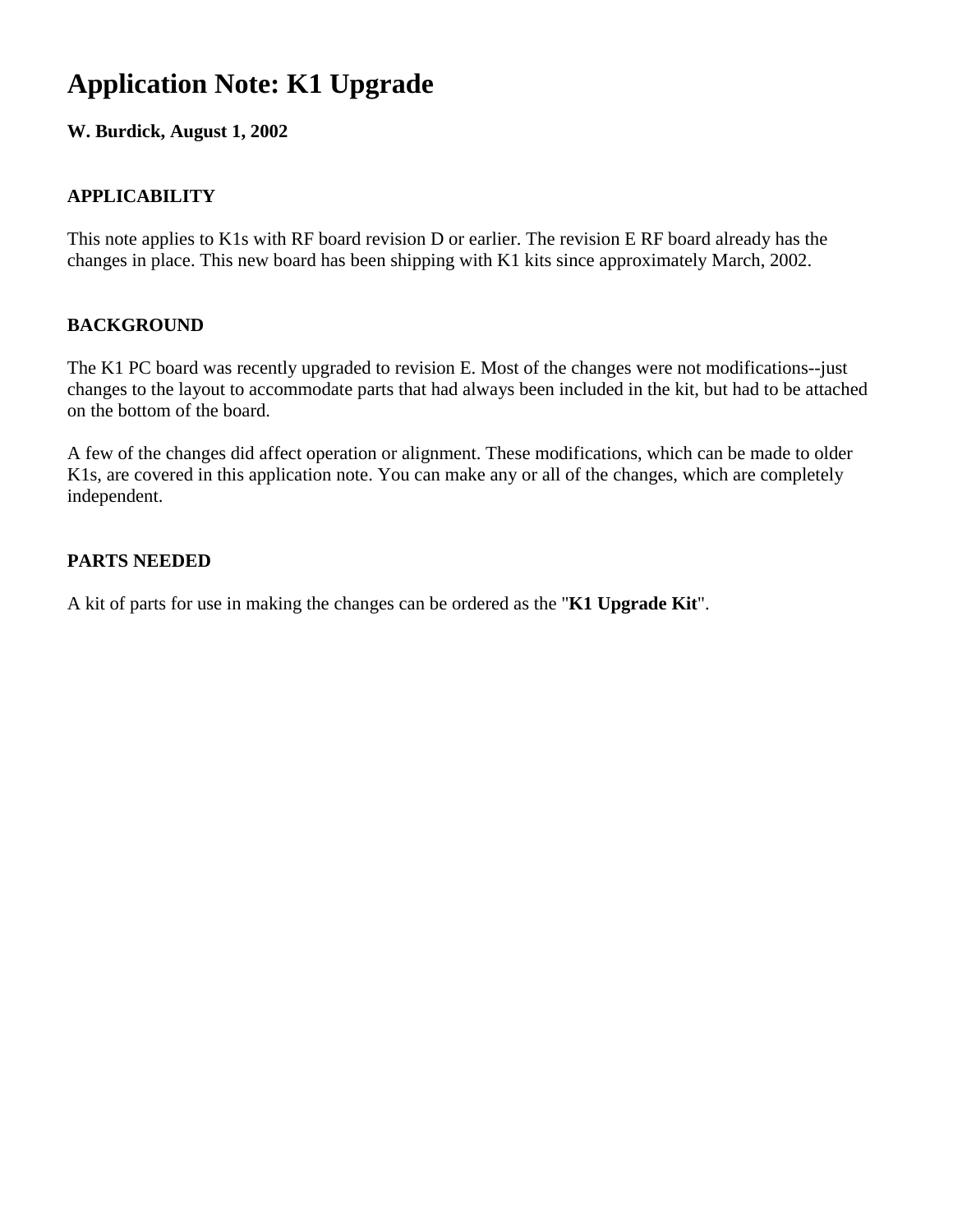#### **MODIFICATIONS**

#### *1. VFO linearization*

This change improves the linearity of the VFO tuning potentiometer by adding a 100-k resistor from the wiper to the top end. This compensates in part for the nonlinearities inherent in the varactor diodes used to tune the oscillator.

- A. Do a "before" test of VFO nonlinearity, nothing how many kHz the frequency changes for each revolution of the VFO knob, starting with the knob fully counter-clockwise. If you don't find the nonlinearity objectionable, you can skip this change.
- B. Remove the four screws holding the Front Panel assembly to the K1.
- C. Unplug the Front Panel assembly.
- D. On the back side of the board, locate the "1" and "2" pads of R1 (VFO pot). Solder the resistor between the two lugs of the VFO pot that are connected to these pads (see Figure 1).
- E. Add this resistor, R19, to the Front Panel board schematic (Appendix B).
- F. Reinstall the Front Panel assembly.
- G. Do an "after" test of the VFO nonlinearity (see step A). You may wish to experiment with smallervalue resistors--as small as 50 k--to improve linearity further. However, this is probably not necessary since the LCD shows the frequency accurately regardless of any tuning nonlinearities.



Figure 1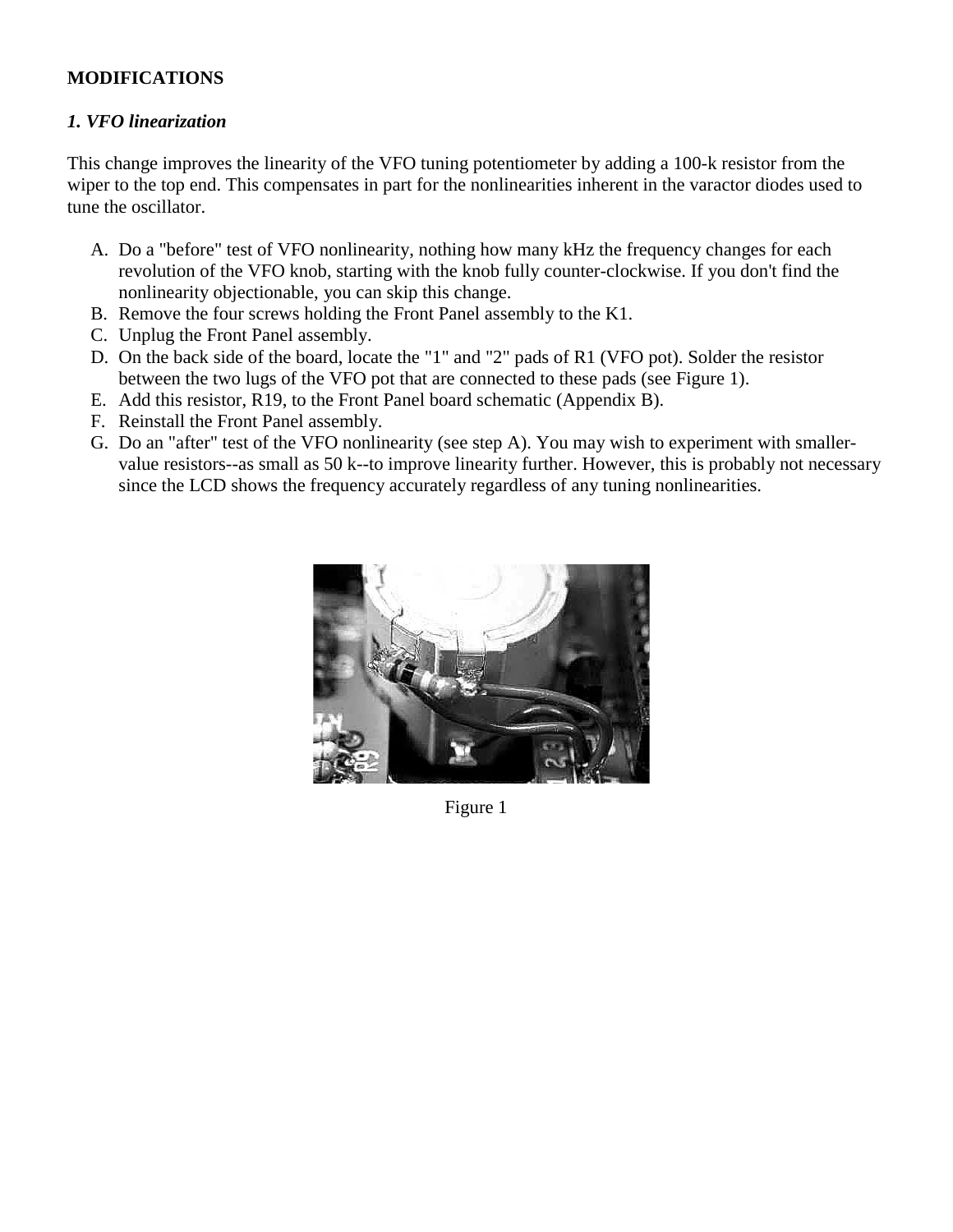#### *2. Eliminating Attenuator OFF "Pop"*

This change eliminates an occasional loud "pop" sound that may occur when the attenuator is turned OFF.

- A. Remove the K1's bottom cover.
- B. Solder the 15 µH RF choke on the bottom of the RF board, between pins 3 and 8 of K1 (see Figure 2) & 3).
- C. Add this choke, RFC9, to the schematic in your K1 manual (Appendix B, RF board, sheet 1).
- D. Re-install the bottom cover (unless you plan to make the remaining modifications--see below).
- E. Test the modification by turning the attenuator on/off using the ATTN switch. There should be no loud audio artifacts when turning it either on or off.





Figure 2 Figure 3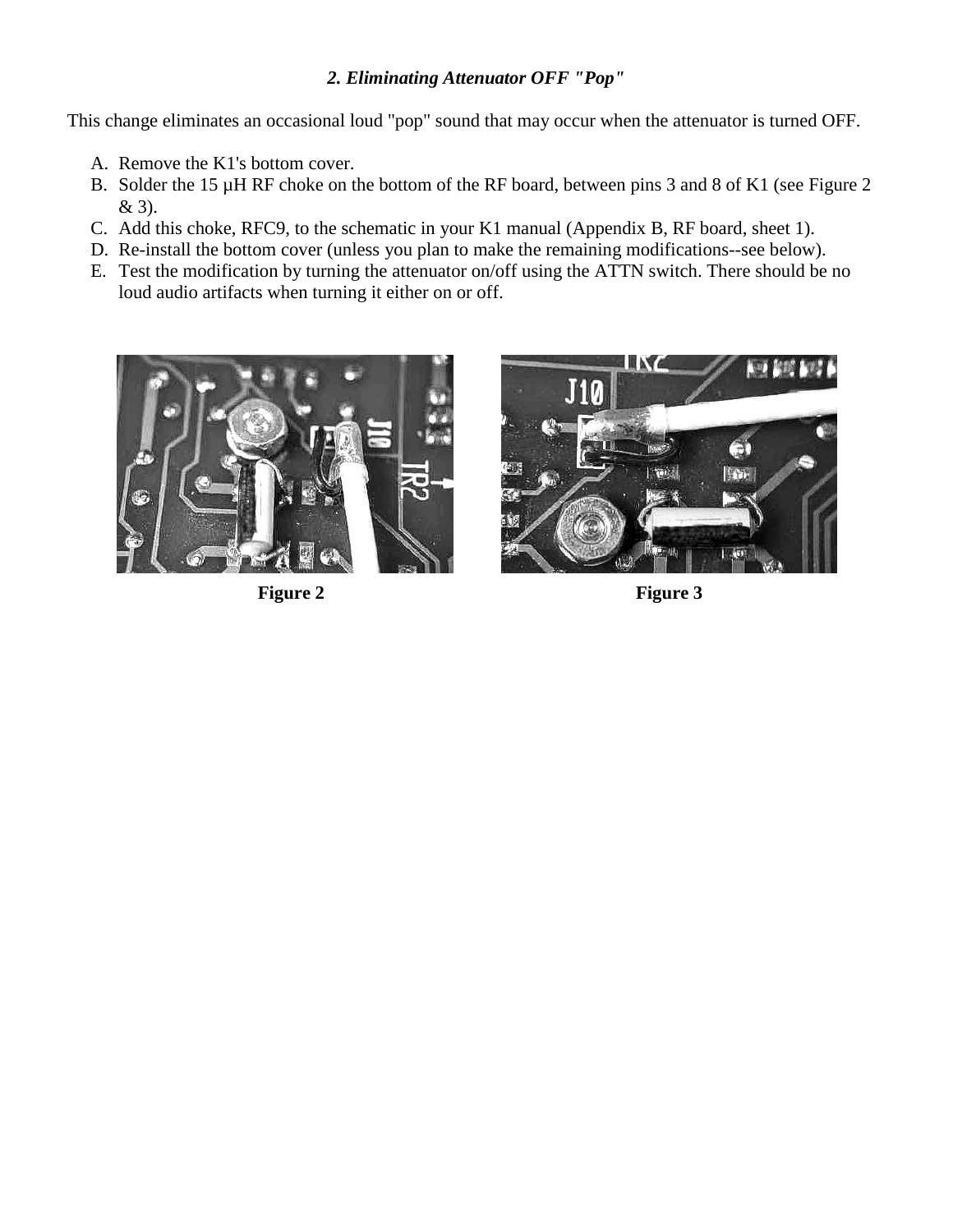#### *3. RF Detector Source Slide Switch*

This change adds a switch to select the source for the RF detector voltage. One position selects the SWR bridge on the KAT1, the other selects the detector on the RF board. This eliminates the need to desolder and resolder one end of resistor R36 when removing the KAT1 antenna tuner to align a new band module.

## **i If you don't have a KAT1, or if you don't anticipate building and aligning additional band module boards, you may not wish to make this modification. It may be simpler to continue desoldering and resoldering R36 when necessary. Most K1 users rarely need to realign a band module.**

A partial schematic showing the location of the new switch, S3, is shown below. On the actual revision E K1 RF board, a 3-pin header (P3) and 2-pin jumper were used, not a switch. However, due to the difficulty of retrofitting a 3-pin header onto the revision D RF board, the upgrade kit provides a small slide switch instead. This switch will be referred to as "S3" in the instructions that follow. An SPDT switch could have been used, but we supply a DPDT switch in the upgrade kit because we stock of switch of this type.



\* Set S3 to the "K1" position normally. If the KAT1<br>contenues in installed set S2 to the "KAT1 antenna tuner is installed, set S3 to the "KAT1"

#### **Figure 4**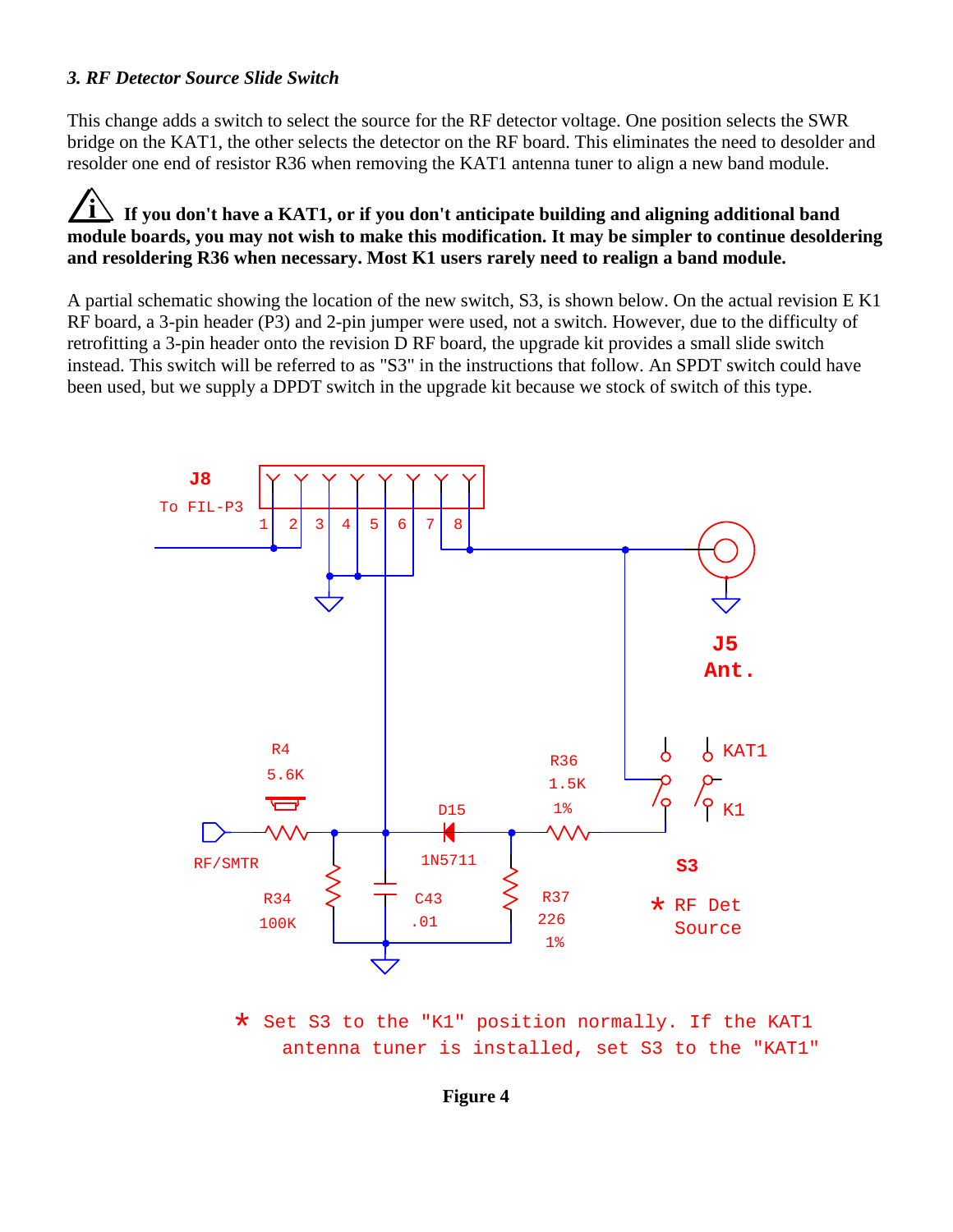- A. Remove the K1's top and bottom covers.
- B. Remove the KBT1 and KAT1 options, if present (battery and ATU).
- C. Remove the Filter board.
- D. Remove the hardware holding the PA transistor in place.
- E. Remove the right side panel.
- F. With your soldering iron, heat the lead of R36 nearest the edge of the PC board and carefully lift this lead from its hole. Lift the end of the resistor only enough to allow the resistor lead to clear the hole. You DO NOT need to clean out the hole.
- G. In a similar manner, remove the other end of R36 from the PC board.
- H. Locate one of the miniature DPDT slide switches. Holding the switch with the pins facing you, hold one of the two BOTTOM pins with a pair of pliers and bend the lead back and forth, so it bends right at the body of the switch, until the metal work hardens and the lead comes off. Repeat for the bottom lead on the other side. See Figure 5.
- I. The switch must be seated flat against the PC board, and no metal part of the switch (other than the required leads) should be touching any adjacent pads or leads. (If the switch is not seated flat against the PC board, it may extend more than 0.25" (6 mm) above the PC board, preventing installation of the bottom cover.)
- J. Holding the switch in the same position, bend the TOP LEFT lead inward and flush against the bottom of the switch. The tip of this lead should just touch the TOP RIGHT lead. See Figure 5.
- K. In a similar manner, bend the MIDDLE RIGHT lead flush against the bottom of the switch.
- L. Using pliers, bend the two remaining leads away from the body of the switch. Make your bends such that the bend is even with the bottom of the switch and the tip of the lead bent toward it, so you can solder the two leads together in the next step.
- M. Solder the leads which were bent against the bottom of the switch to their adjacent leads. Figure 5.



- N. Cut the bent-out center lead to a length of 3/16" (1.6 mm) and then bend the outer 1/8" (3.2 mm) straight up.
- O. Refer to Figure 6, next page. Lay the switch against the PC board so its CENTER pin overlays the empty hole on the land labeled "ANT" where one end of R36 once was. Position the TOP LEFT pin just above the top of the land labeled "RFD". Be sure the switch is straight and solder the center pin to the "ANT" land.
- P. **Note:** If the leads of R36 have become fragile due to repeated soldering and unsoldering, use the new 1.50 k 1% resistor supplied with the upgrade kit. Tack-solder one end of R36 to the BOTTOM pad of the land labeled "RFD", and solder the other lead to the top left lead from the switch.
- Q. Set the new RF detector voltage selector switch to the position in which the K1 RF board is the source (R36 in circuit, i.e. switch closed). **Note:** Label this position "K1".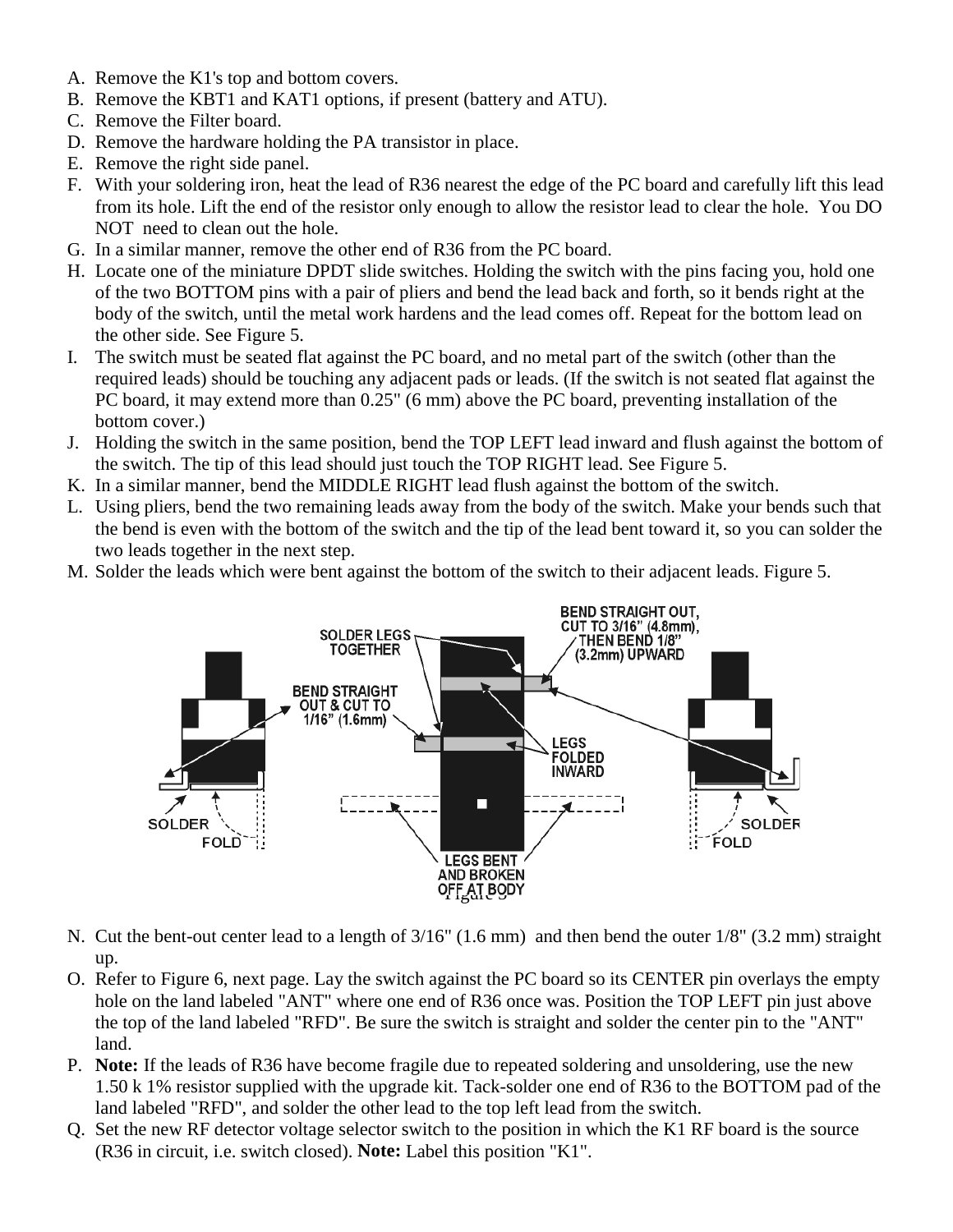- R. Turn on the K1. Connect a dummy load, and make sure the K1 is transmitting normally and that the power can be set using the OUT menu entry.
- S. If you have a KAT1 ATU, turn off the K1 and install it at this time. Set the RF detector voltage selector switch to its open position (R36 out of circuit), which allows the KAT1's SWR bridge to supply the detector voltage. **Note:** Label this position "KAT1". Then turn on the K1 and make sure it and the KAT1 are functioning normally.
- T. Add the switch as S3 to the RF board schematic (sheet 2). See Figure 4.



Though it is not difficult to remove the K1's bottom cover in order to access this switch, it has been suggested that you might want to consider drilling a 3/16" to 1/4" (5-6 mm) hole in the bottom cover, centered on the switch, to facilitate access for switch actuation.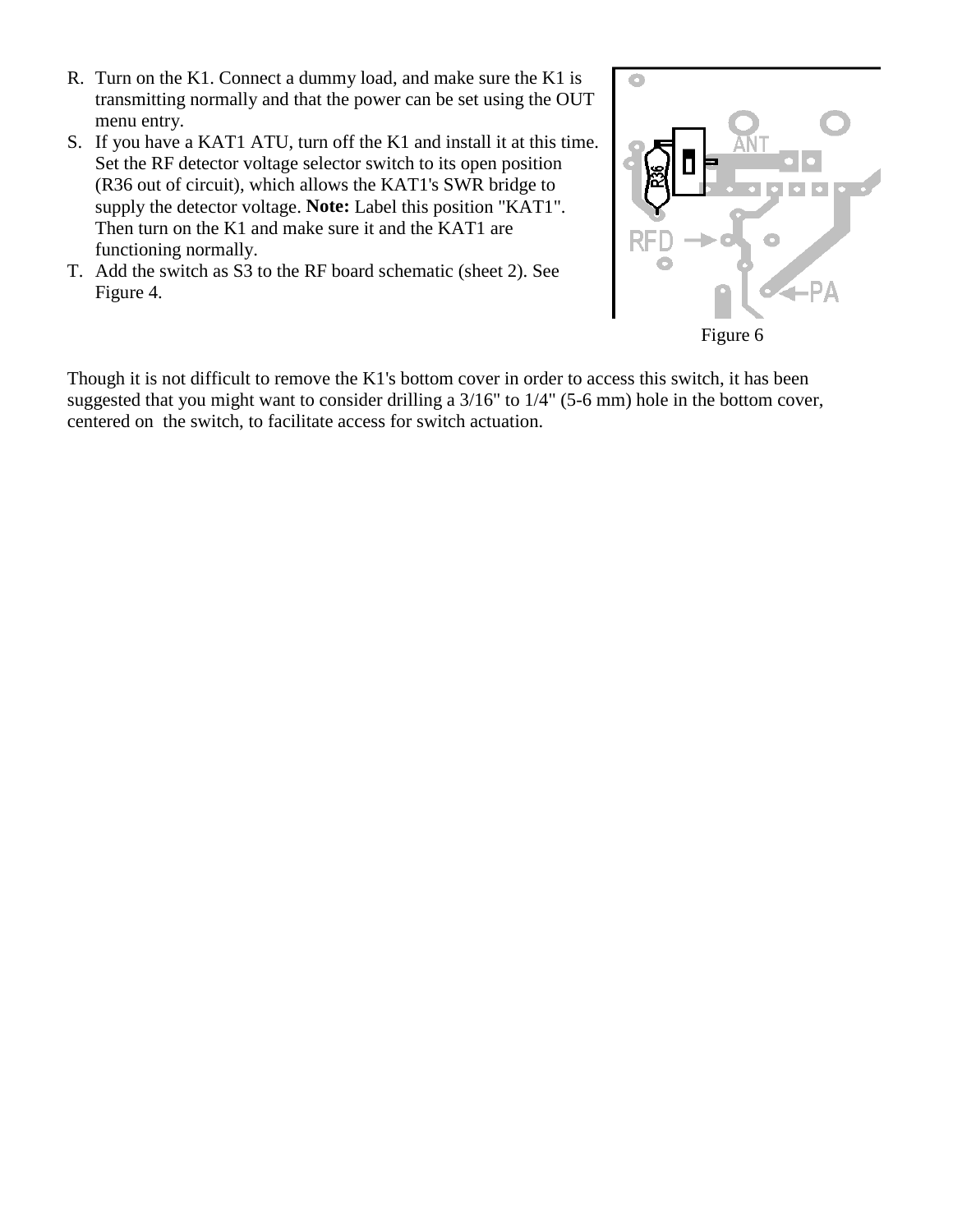#### *4. Transmit Oscillator Offset Test Switch*

This change simplifies setting of the transmit offset. It adds a switch (S2) that can be used to turn on the transmit mixer when the transceiver is in receive mode, allowing you to hear the transmit offset, i.e. the difference in pitch between the transmitter and receiver. This can then be easily matched to the sidetone pitch.

## $\angle i$  You may not wish to make this change if you have already aligned your K1, since that is the **only time the switch would normally be used. The only other time you might use it is in the event that you change the sidetone pitch (using the STP menu entry).**

The location of the switch (electrically) is shown in the partial schematic below. An SPDT switch could have been used. We provide a DPDT switch in the upgrade kit because we stock a switch of this type.



## **Transmit Mixer/Osc.**

**Figure 7**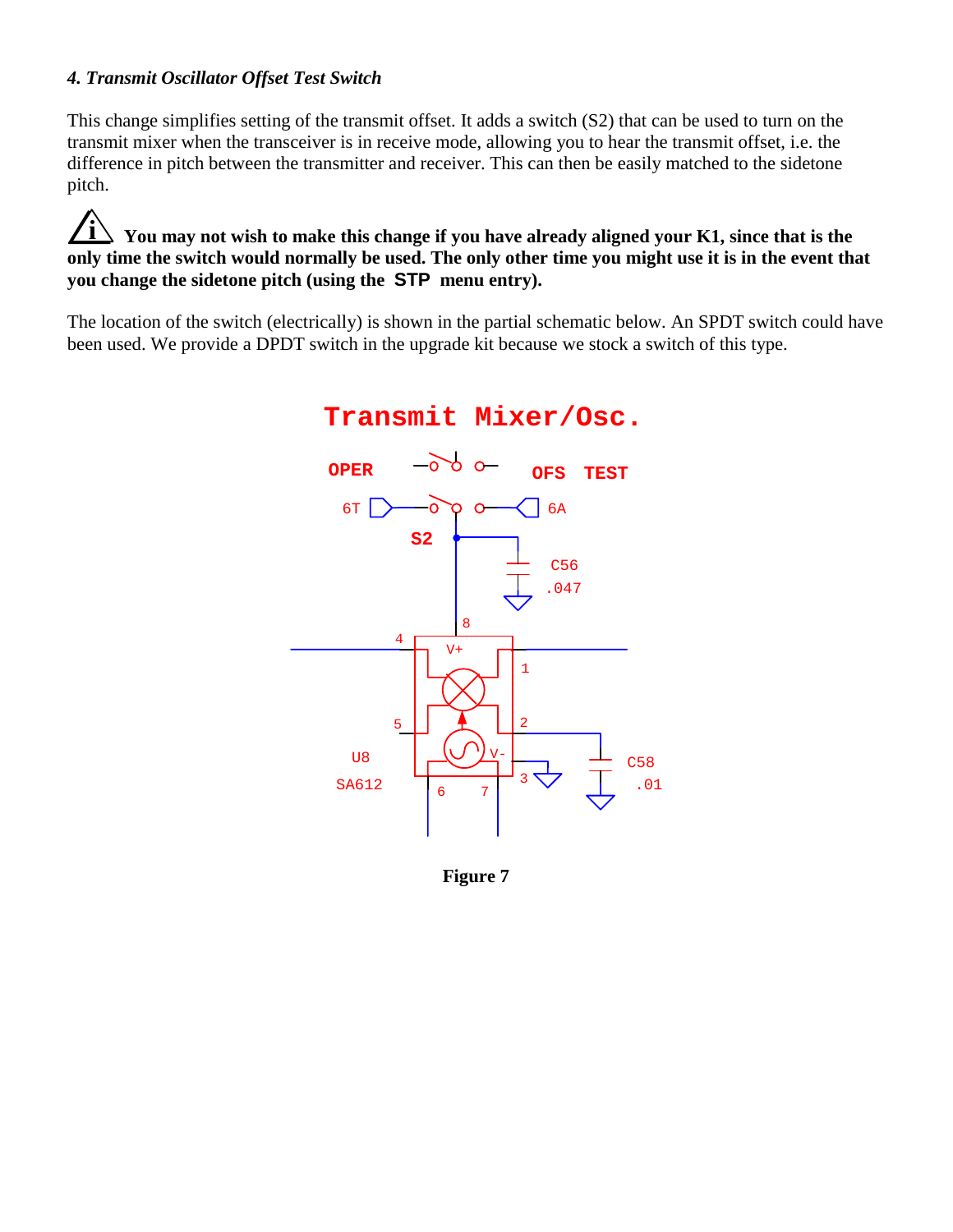- A. Remove the K1's bottom cover.
- B. On the bottom of the RF board, locate the label "MIX". The label includes an arrow which points to pin 4 of U8. Locate pin 8 of U8, which is diagonally opposite from pin 4. (See Figure 9.)
- C. **Important** Flush-trim all of the leads of U8 and the capacitor that connects to U8 pin 8 (C56).
- D. Refer to Figure 9 and cut the long trace that goes to pin 8 of U8. Make sure that the trace is cut completely.
- E. Locate a miniature DPDT slide switch. Prepare its pins as illustrated in Figure 8. Carefully tin all five of the switch leads.



Figure 8

F. Refer to Figure 9 and place the switch on the PC board such that the center of the switch's three pins touches pin 8 of U8 and the end pin on the other side of the switch touches U8 pin 4. The bottom of the switch must be laid flush against the PC board, and no metal part of the switch should touch any adjacent pads or leads. (If the switch is not flat against the PC board, it may extend more than 0.25" (6 mm) above the PC board, preventing proper installation of the bottom cover.)